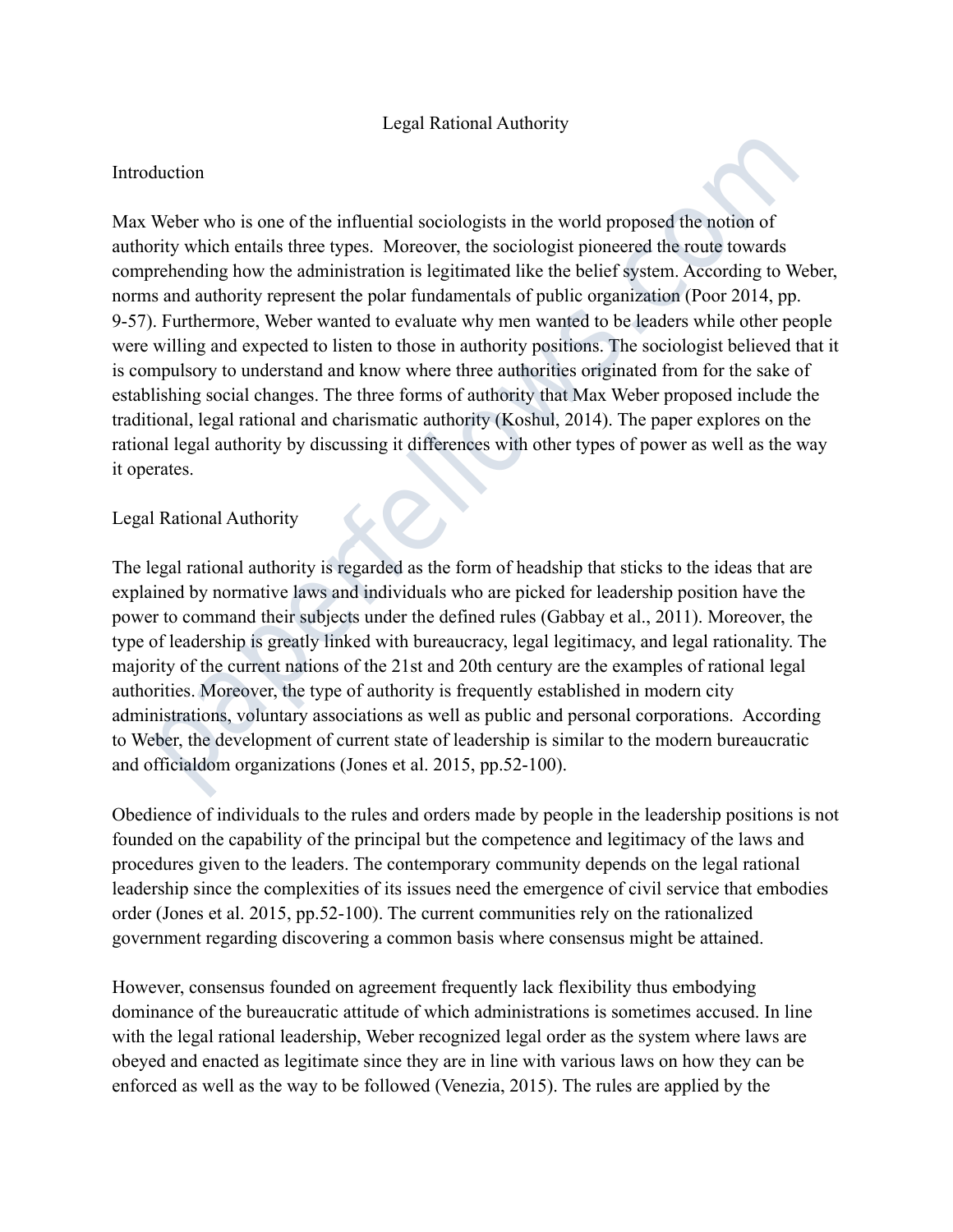administration that dominates their enactment while having the legitimate utilization of physical force.

Like any other type of authority, legal rational leadership exhibits problem or weakness. Initially, the authority manifests the strength of bureaucracy than the individual. Moreover, during the exercise of control, the government power, rules and laws that include protocols and duties have the control over people. Even if systematization and order are desirable, the bureaucracy is not able to address the issues and concerns of every citizen according to the suggestion of the current development of nation-states (Brooks, 2014). People are supposed to follow the orders of their leaders hence the rules and laws are what governs making it difficult to introduce new means that can meet the needs of all people. Protocol and procedures tend to delay the implementation of critical policies that would have a positive impact on the society.

Besides, the legal rational authority as manifested in the modern world and survives where the political public has three components. The initial element includes the legal and administrative order that has been established and can be adjusted by legislation as well as determining its duties (Banaker and Travers, 2015). Secondly, there must be the existence of a binding power over residents and activities in its judgments. The third element is the possession of the right to the lawful use of physical power during the enforcement of rules and jurisdictions. Furthermore, the nowadays governments that are founded on legal rational leadership are thought to have emerged from the feudal and patrimonial struggle for authority similarly to the western civilization (Joerges 2014, pp.248–268). However, the prerequisites for the current Western nations are the monopoly by the federal authority means of control and administration, legislative authority and organization of officialdom. The state of a authority, legal rational leadership exhibits problem or weakness. In<br>thostivity manifests the strength of bureaucracy than the individual. Moreover, during the<br>sise of control, the government power, rules a

# Differences with Other Forms of Authorities

There are differences between the three forms of leadership. Initially, the legal rational leadership obtains its powers from the systems of legality and bureaucracy. Different types of administration transfer power in a dissimilar manner. In the legal rational leadership, the power is transferred to the next header in line with the set of rules while the traditional authority transfers power based on the family line (Joerges 2014, pp.248–268). The charismatic government points a person who has specific characteristics that make a principal extraordinary. Secondly, the traditional headship indicates the existence of dominant qualities. Different to the charismatic and traditional authorities, the legal rational power operates on the rules and laws that are clearly defined. Subjects of the legal rational leadership tend to obey the law since they believe that the leader is governing depending on the set norms (Gottzén 2014, pp.59-74).

Furthermore, the determination of the leader in the traditional authority via the routine or custom while in charismatic headship is by the dynamic personality. On the other hand, a person to lead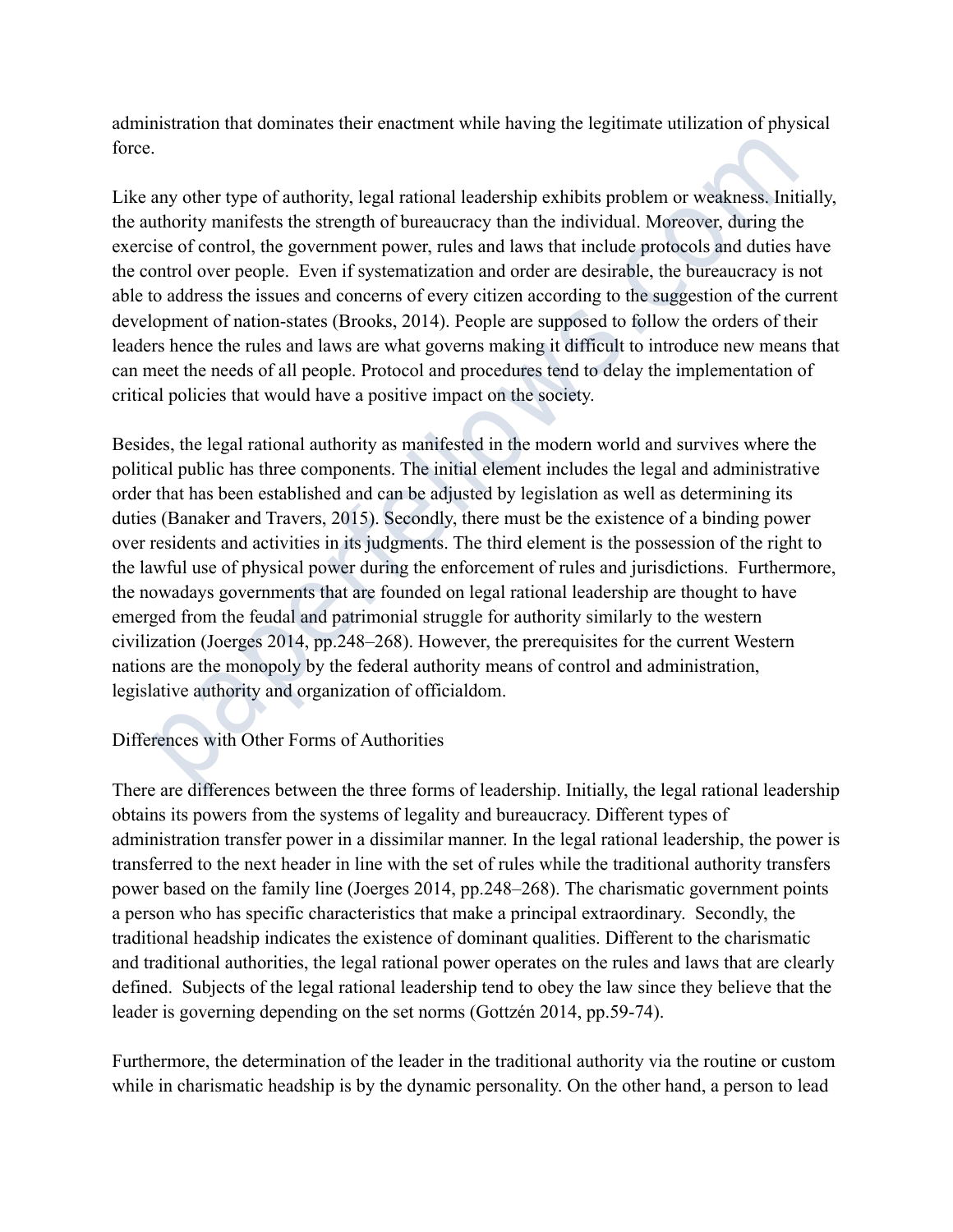the government or organization in the legal rational authority is established lawfully by the authority. A set of rules defines when a person reign has ended and the correct procedure to pass powers to another leader (Koshul, 2014). Also, the charismatic authority is ruled with the used of extraordinary characteristics and exceptional power while the traditional authority is via the hereditary or acquired qualities. Different to the charismatic and traditional authority, the legal rational authority is ruled with the use of virtue of rationally created decrees, norms and various regulations and rules. Depending on legitimization, the charismatic headship is based on the success and victories to the society while the traditional leadership is created via the customs (Poor 2014, pp. 9-57). However, legitimization in the legal rational is the usual beliefs that the official correctness of the established laws and those enforce them are regarded as a genuine authority.

Likewise, the loyalty of the traditional authority is founded on the traditional allegiances while the charismatic headship is achieved through devotion, personal and interpersonal allegiance. On the other hand, the loyalty the legal rational authority loyalty is created by the rules or authorities that control and manages the policies and people. Moreover, people do everything to pay loyalty to the rules by following the orders given by those in leadership positions (Kalberg, 2011). Another different of legal rational headship with other types of authority can be identified in the cohesion which is established by abiding by the regulations and rules while the traditional type is the feel of the similar rationale and charismatic is emotionally volatile and unstable. Moreover, the legal rational authority is the leadership that comprises of the rule but not rulers while the traditional and charismatic authorities entail a leadership created by forms of community conduct, followers, and rulers (Shalin, 2011). my. A set of rules dentines when a person reign nas ended and the correct procedure that<br>inty. As to another leader (Koshul, 2014). Also, the charismatic authority is ruled with the tordinary characteristics and exceptiona

# How it Operates

The legal rational authority is greatly tied with bureaucracy, legal legality, and legal rationality. Furthermore, the legal rational authority entails the initial stage as the establishment of the lawful rules and regulations that would govern the society or organization. Secondly, the authority ensures that leaders are linked with their subjects according to the created laws as well as establishing their duties and responsibilities. Thirdly, the legal rational leadership has the power to enforce the laws by ensuring that all citizens or people in the organization or country observe the laws accordingly (Hearn, 2012). Established laws stipulate the role of all people involved in the management and leadership as well as the contribution of the large community to the administration.

People who go against the laws are described as criminal hence subjected to justices. Citizens are expected to follow rules as a sign of loyalty cohesion is established by following common rules thus making people live in harmony without frictions. Also, the rules are used to settle disputes that exist among people in the organization or nation. Besides, the authority of the legal rational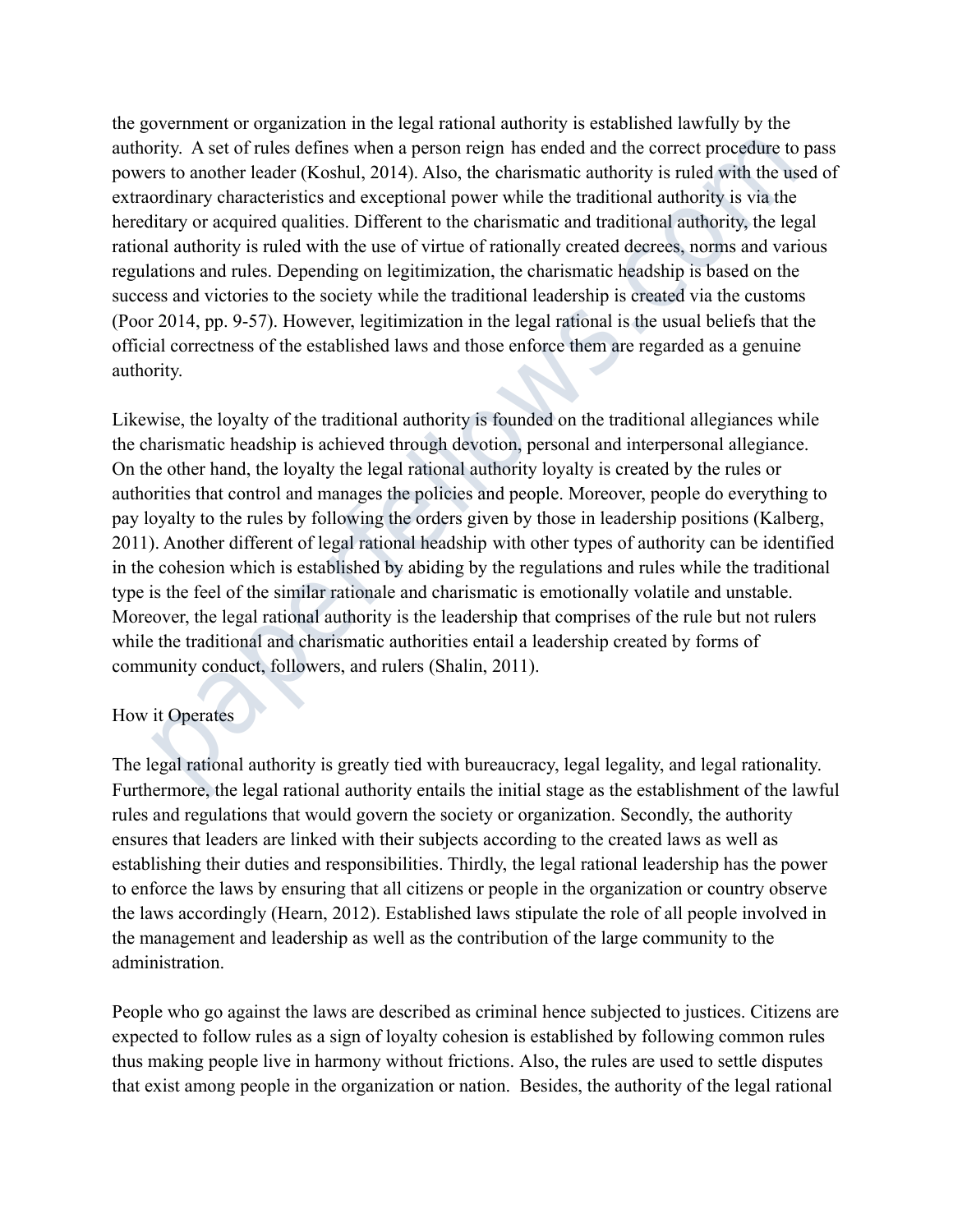leaders is obtained from the societal constructs, compliance and legal legitimacy created by bureaucratic and lawful norms systems (Shalin, 2011). Subjects and citizens in the legal rational headship accept the power since it is harmonious with the created legal and history doctrines. However, discontent and uprisings take place when people perceive administration action as incompatible with the recognized lawful citizen-established and legal doctrine association.

# **Bureaucracy**

Bureaucracy is the regulations and structure that are put into place to control actions commonly used in large government and organization operations. Also, the bureaucracy is the social system or administration that depends on the set procedures and rules, hierarchical structure and division of duties in the implementation of controls about the social system, government or organization (Jones et al. 2015, pp.52-100). In the legal rational authority, bureaucracy contributes the most balanced and efficient way in which a person can organize people activities. Moreover, the systematic progressions and planned hierarchies are necessary in maintaining order, eliminating favoritism and maximizing efficiency (Gottzén 2014, pp.59-74). However, the unfettered bureaucracy is a peril to personal freedom since the increase in bureaucratization of humans might trap persons in the impersonal iron cage of law founded rational management. ucrature and lawturi norms systems (Shain, 2011). Subjects and citizens in the legal ration<br>ship accept the power since it is harmonious with the created legal and history doctrin<br>ship accept the power since it is harmonio

Likewise, bureaucracy is characterized by officials who require expert training, hierarchical organization, delineated lines of power in a constant area of action, rules enacted by neutral official and actions taken based on the written rules (Gabbay et al., 2011). Moreover, bureaucracy operates based on the particular competencies of several offices that are specified in many laws, administrative regulations and laws. Additionally, in the bureaucracy, there is division of labor, continuous and regular execution of allocated tasks as well as the creation of the chain of command.

# Legal Legitimacy

Legitimacy is regarded as the acceptance and authority mostly governing regime or law. Legal legitimacy is considered as the main condition for the administration which without it the government would collapse and suffer legislative deadlocks. According to the legal rational authority, societies behave cyclically in managing themselves with dissimilar forms of governmental legitimacy (Joerges 2014, pp. 248–268). However, democracy is a must or creating legitimacy which is a condition established by customs, codified laws, and traditional principles. The legitimate form that functions under the legal rational leadership is a democracy which derives from a famous perception that the selected administration follows the democratic principles in the ruling (Joerges 2014, pp. 248–268). The legal rational authority operates under legitimacy which is the belief that agents and laws are the correct holders of the government power.